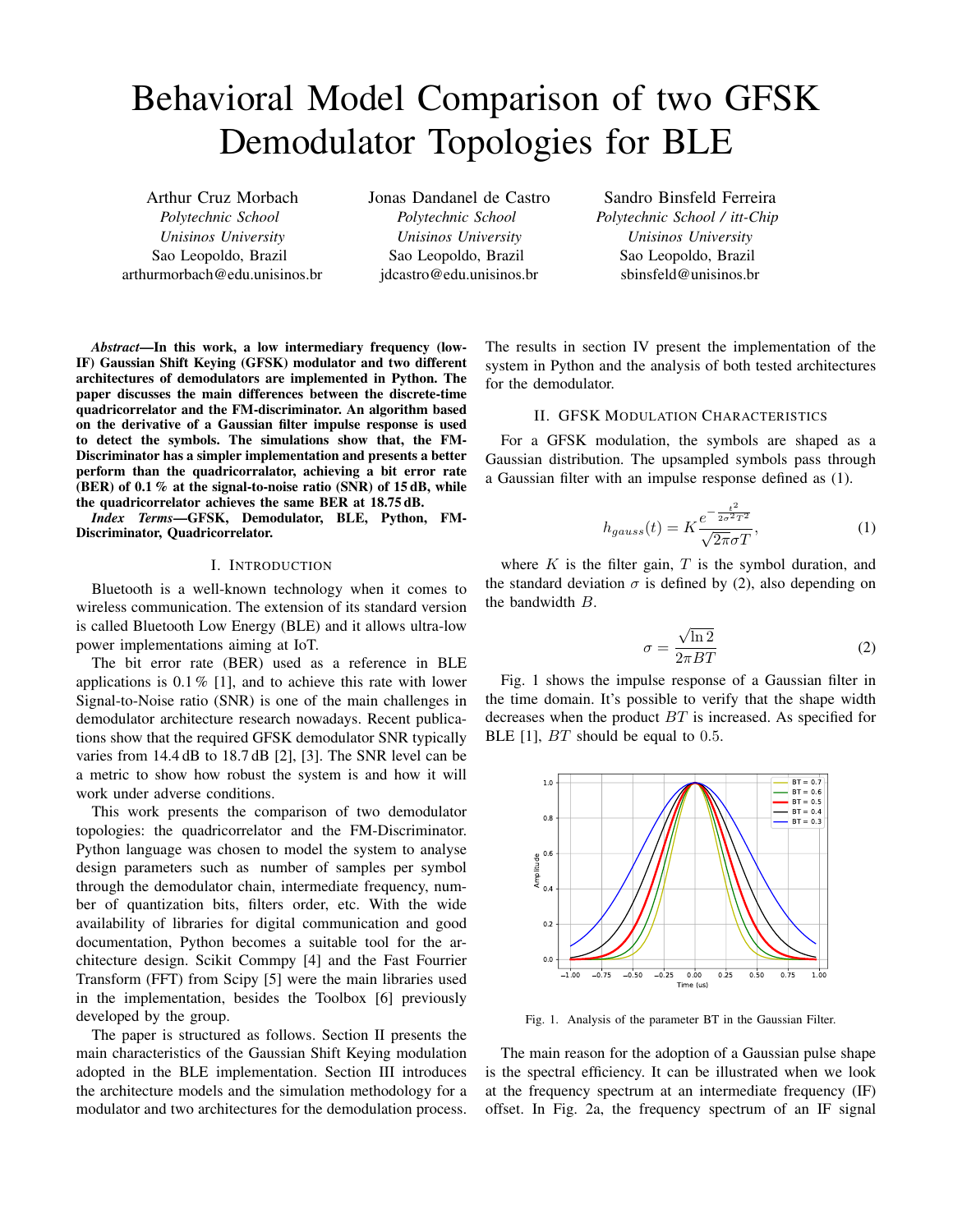with square-shaped symbols is presented. Fig. 2b shows that a much higher spectral efficiency is achieved using the Gaussianshaped symbols. Hence, the influence on the adjacent channels is reduced.



Fig. 2. a) IF modulated signal using a square filter. b) IF modulated signal using a Gaussian filter.

# III. GFSK MODULATOR AND DEMODULATOR MODELS

GFSK modulator and demodulator models were developed in Python for intermediate frequency. As any binary frequency shift keying modulation process, each bit value corresponds to a frequency deviation. Deviation is positive when the bit is '1', and negative, when the bit is '0' [1].

## *A. Modulator*

Fig. 3 presents the block diagram of the modulator architecture. The input data is mapped into the symbols: bit '1'  $\rightarrow$  symbol 1, and bit '0'  $\rightarrow$  symbol -1. The mapped data array goes to an up-sampler block that insert zeros between each symbol, preparing the signal to be convoluted with the Gaussian Filter impulse response (1).

In BLE, the modulation index must be between 0.45 and 0.55 [1]. This index defines the increment (incr) that corresponds to the value of the frequency deviation for a corresponding carrier frequency. The instantaneous phase is equal to the integral of the instantaneous frequency in the time domain according to (3), and the symbols are converted to an array of instantaneous phases.

$$
\theta_i(t) = \int_{-\infty}^t \omega_i(t)dt
$$
\n(3)

The phase output of the integrator is applied in parallel to a cosine, in the I arm, and to a sine, in the Q arm of the modulator. Both signals are mixed to phase and quadrature clocks at the carrier frequency  $f_c$ , respectively (4) and (5).

$$
I(t) = \cos(\theta_{i(t)})\cos(2\pi f_c t) \tag{4}
$$

$$
Q(t) = \sin(\theta_{i(t)})\sin(2\pi f_c t) \tag{5}
$$

By trigonometric relations, the difference between (5) and (4) is the modulated signal,  $s(t)$ , (6).

$$
s(t) = \cos(2\pi f_c t + \theta_{i(t)})\tag{6}
$$

# *B. Demodulator - Quadricorrelator*

The first demodulator implemented topology is based on a discrete-time quadricorrelator [7], Fig. 4. The input signal (6) is parallel mixed by a cosine and a sine generated by the local oscillator. The result of the mixing process is filtered by a low pass filter (LPF), resulting in the corresponding  $I$  and  $Q$ signals  $(7)$  and  $(8)$ .

$$
I_{demod_{filt}}(t) = \frac{1}{2} \cos(\theta_{i(t)})
$$
\n(7)

$$
Q_{demod_{filt}}(t) = \frac{1}{2} sin(\theta_{i(t)})
$$
\n(8)

Based on (3), the derivative of the instantaneous phase can be understood as the instantaneous frequency, i.e., the transmitted symbols.

To acquire the symbols, the  $I$  and the  $Q$  components are mixed by the first derivative of  $Q$  and  $I$  respectively, resulting in (9) and (10).

$$
I_{qc_{out}}(t) = \frac{\omega_i(t)}{8} (1 + \cos(2\theta_{i(t)}))
$$
\n(9)

$$
Q_{q c_{out}}(t) = -\frac{\omega_i(t)}{8} (1 - \cos(2\theta_{i(t)}))
$$
 (10)

The transmitted symbols, given by (11), are directly obtained by subtracting (10) from (9). For a discrete-time quadricorrelator implementation, the differentiators are replaced by delay elements [7].

$$
I_{qc_{out}}(t) - Q_{qc_{out}}(t) = \frac{\omega_i(t)}{4}
$$
 (11)

Based on the concept of a matched filter, the derivative form of the Gaussian filter impulse response used at the modulator, Fig. 5, is implemented to determine when is the best time to sample the symbols.

Convolving the signal with the derivative form of the Gaussian filter impulse response results in a signal that crosses zero each time the symbol's amplitude has the maximum value, defining the best time for sampling it. This information feeds the downsampler and the demapper block generates the bits relative to the sampled symbols.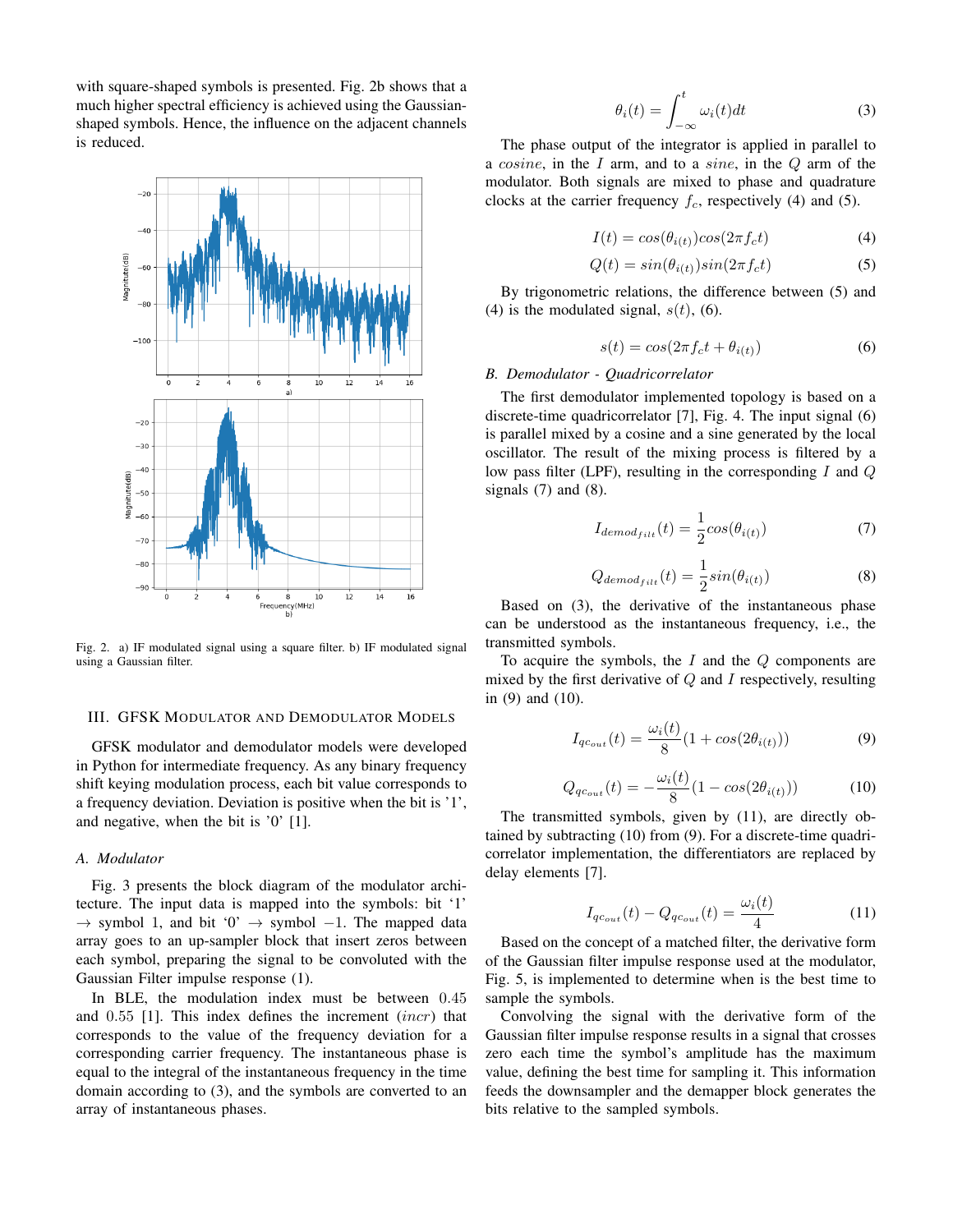

Fig. 3. GFSK modulator - block diagram.



Fig. 4. GFSK demodulator based on a discrete-time quadricorrelator.



Fig. 5. Gaussian filter impulse response in blue and its derivative form in red.

# *C. Demodulator - FM Discriminator*

The FM Discriminator method [8], also known as FMto-AM conversion, allows the architecture to be very simple and direct. Instead of mixers in quadrature like the previous method, the input signal is mixed by its own delayed form. The block diagram is presented in Fig. 6.

The output of the mixer can be described as (12). After expansion, trigonometric simplification,and filtering by a LPF, the signal (13) is obtained [8].

$$
V_{disc_{out}}(t) = \cos(2\pi f_c t + \theta_{(t)})\cos(2\pi f_c t + \theta_{(t)} + \phi(\tau))
$$
 (12)

$$
LPF(V_{disc_{out}}(t)) = \frac{1}{2} \cos(\phi(\tau))
$$
 (13)

where  $\phi(\tau)$  is the phase shift caused by the time delay. The delay is chosen in a way that it will cause a phase shift of  $\pi/2$  at  $f_c$ . If there is a positive deviation from the carrier, the phase shift will be higher than than  $\pi/2$ , and the output value will be negative. If a negative deviation from the carrier is detected, the phase shift will be smaller than  $\pi/2$ , making the output value positive [9].

The derivative of the Gaussian filter impulse response is also used in this topology, feeding the preamble analysis block that searches for the BLE preamble sequence and turns on the downsampler.

## IV. RESULTS

The communication system was implemented in Python to evaluate and compare the two GFSK demodulator architectures.

At the modulator, a carrier frequency of 4 MHz was used, the symbol period of  $1\mu s$  and a 500 kHz bandwidth produce a BT of 0.5. The frequency deviation is 250 kHz, therefore the modulation index is 0.5 [9]. The maximum packet size allowed for BLE was used for the simulations, 2120 bits [1].

The algorithm responsible for the preamble analysis had a satisfactory result, recognizing the 10101010 or 01010101